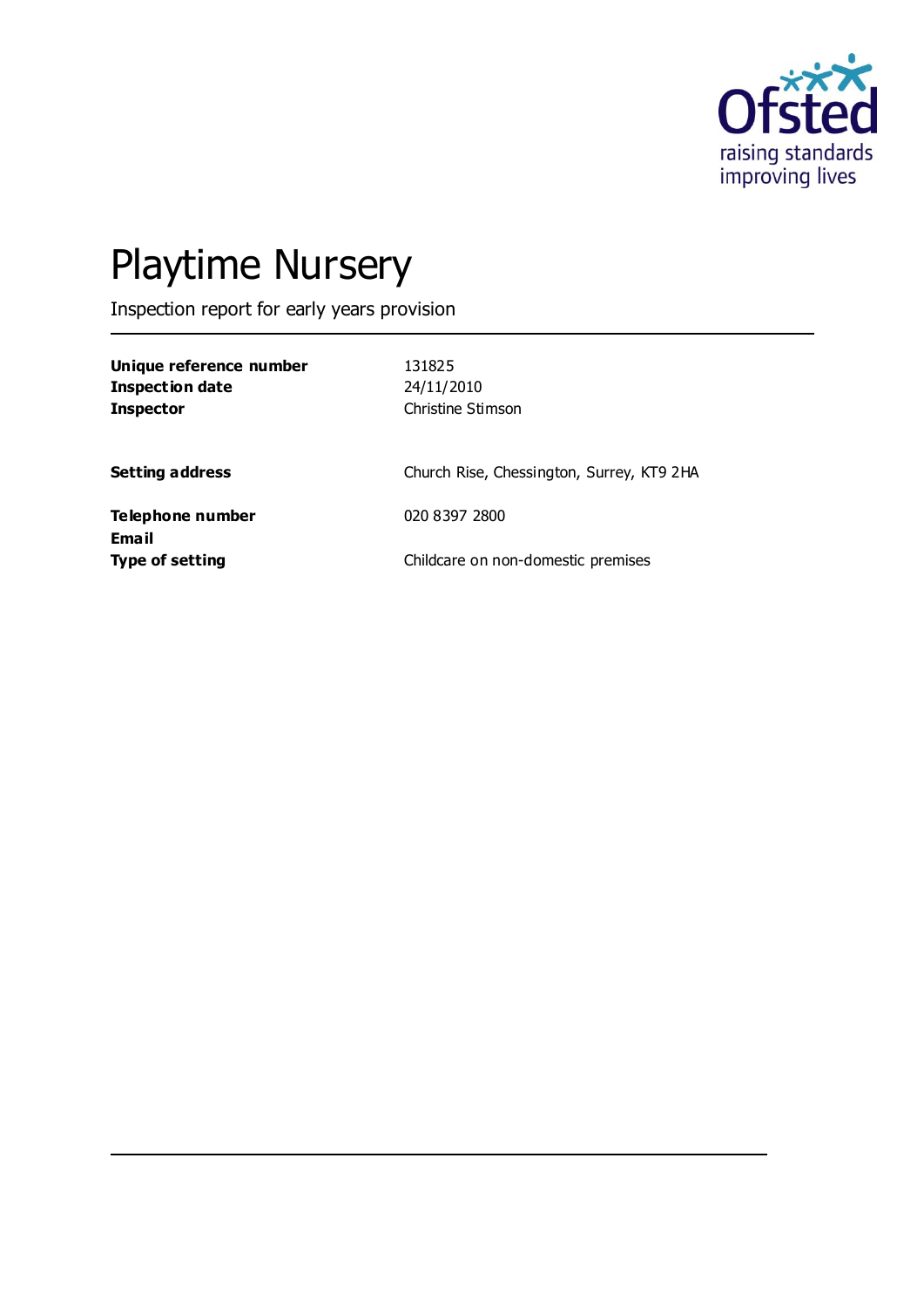The Office for Standards in Education, Children's Services and Skills (Ofsted) regulates and inspects to achieve excellence in the care of children and young people, and in education and skills for learners of all ages. It regulates and inspects childcare and children's social care, and inspects the Children and Family Court Advisory Support Service (Cafcass), schools, colleges, initial teacher training, work-based learning and skills training, adult and community learning, and education and training in prisons and other secure establishments. It assesses council children's services, and inspects services for looked after children, safeguarding and child protection.

If you would like a copy of this document in a different format, such as large print or Braille, please telephone 0300 123 1231, or email enquiries@ofsted.gov.uk.

You may copy all or parts of this document for non-commercial educational purposes, as long as you give details of the source and date of publication and do not alter the information in any way.

T: 0300 123 1231 Textphone: 0161 618 8524 E: enquiries@ofsted.gov.uk W: [www.ofsted.gov.uk](http://www.ofsted.gov.uk/)

© Crown copyright 2010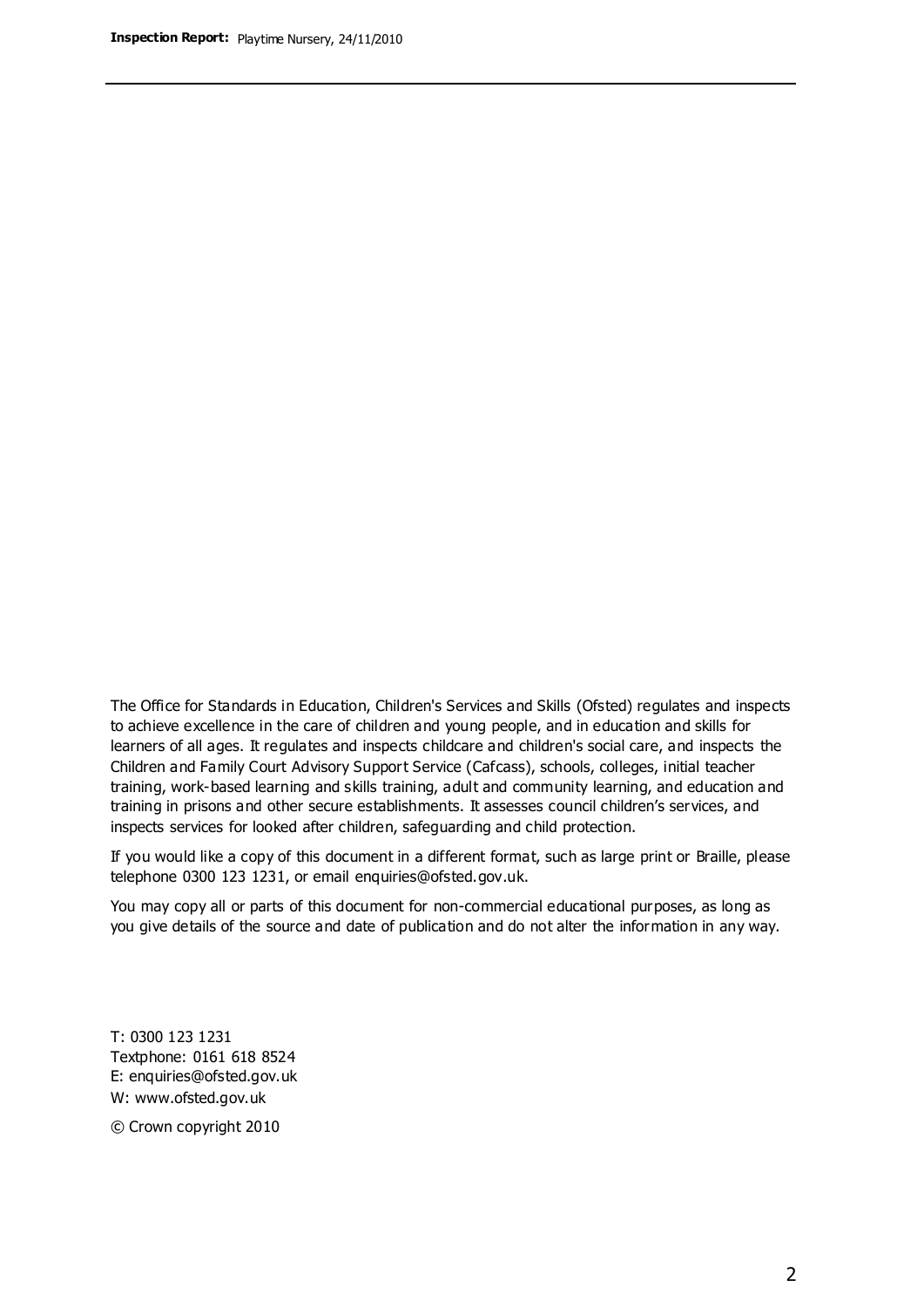### **Introduction**

This inspection was carried out by Ofsted under Sections 49 and 50 of the Childcare Act 2006 on the quality and standards of the registered early years provision. 'Early years provision' refers to provision regulated by Ofsted for children from birth to 31 August following their fifth birthday (the early years age group). The registered person must ensure that this provision complies with the statutory framework for children's learning, development and welfare, known as the *Early* Years Foundation Stage.

The provider must provide a copy of this report to all parents with children at the setting where reasonably practicable. The provider must provide a copy of the report to any other person who asks for one, but may charge a fee for this service (The Childcare (Inspection) Regulations 2008 regulations 9 and 10).

The setting also makes provision for children older than the early years age group which is registered on the voluntary and/or compulsory part(s) of the Childcare Register. This report does not include an evaluation of that provision, but a comment about compliance with the requirements of the Childcare Register is included in Annex B.

Please see our website for more information about each childcare provider. We publish inspection reports, conditions of registration and details of complaints we receive where we or the provider take action to meet the requirements of registration.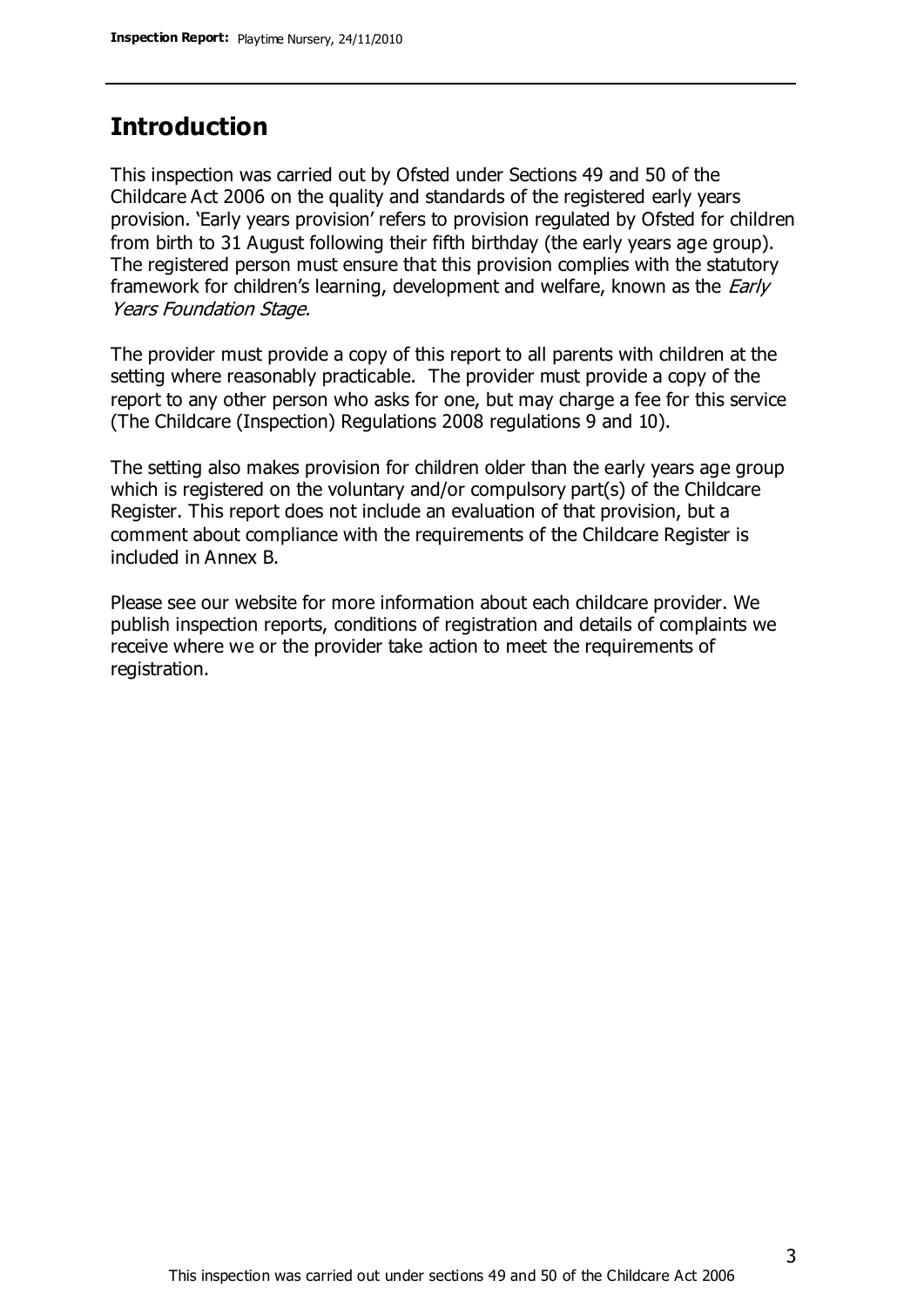### **Description of the setting**

Playtime Day Nursery is one of three nurseries. It opened in 1979 and operates from three main rooms in a single storey building. Children have access to enclosed outdoor play areas. The nursery is situated in a residential area in Chessington which is in the Royal Borough of Kingston-upon-Thames. The nursery is within easy access of public transport links. It is open each weekday from 7.30am to 6pm all year round.

The nursery is registered by Ofsted on the Early Years Register and both the compulsory and voluntary parts of the Childcare Register. A maximum of 50 children may attend the nursery at any one time and of these only 17 may be under two years of age. There are currently 75 children aged from 3 months to under five years on roll, some in part time places. The nursery currently supports children with learning difficulties and/or disabilities and children who have English as an additional language.

There are 15 members of staff, 14 of whom hold appropriate early years qualifications to at least National Vocational Qualification (NVQ) level 2. They have one member of staff who have has recently achieved Early Years Professional Status. The nursery provides funded early education for two, three and four year old children.

### **The overall effectiveness of the early years provision**

Overall the quality of the provision is good.

Children are making good progress towards the early learning goals as they are supported in their play by qualified staff who know them well. Individual planning for children is based on written observations, although some of these are not always clear as to their intention, and do not always link to the planning of activities for individual children. Staff also use information from parents who provide details of children's achievements at home. Children are happy and confident within a secure nursery and staff have developed friendly and professional relationships with parents. The nursery is pro-active in communicating with other care providers and outside agencies and this helps staff offer continuity of care and learning to children. The nursery has included parents and staff in their self-evaluation process and is committed to continuous improvement. Children are safeguarded at the nursery by vigilant staff who undertake daily risk assessments on the premises and who have knowledge of how to proceed if they have concerns about a child in their care. All regulatory documentation is in place and used effectively to safeguard children, but some accident records do not show parents have been informed on the day. Recommendations from the last inspection have been addressed by the nursery.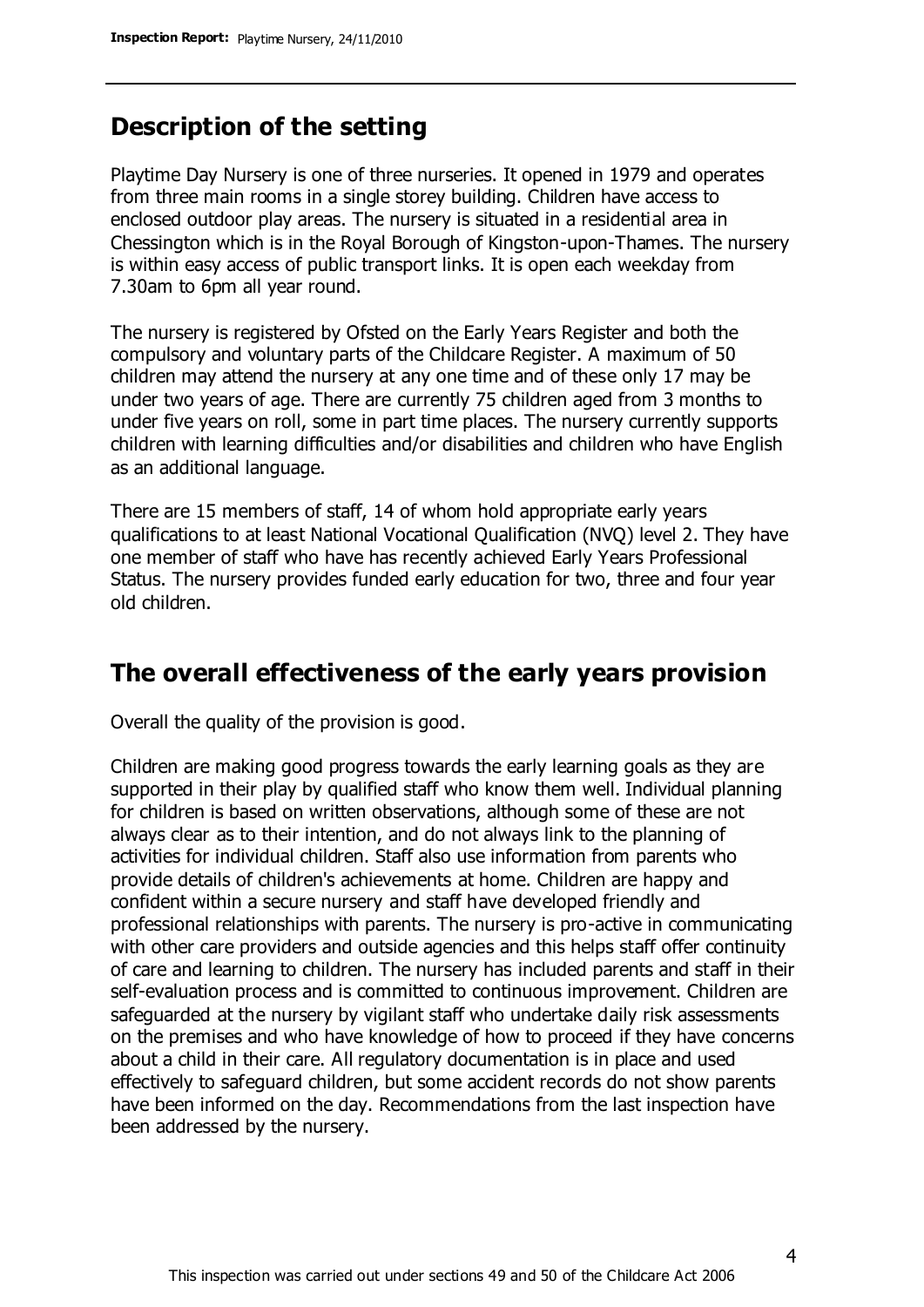### **What steps need to be taken to improve provision further?**

To further improve the early years provision the registered person should:

- ensure all parents are informed on the day of any accidents or injuries their children sustain
- ensure children have privacy when using the toilets in the bathroom
- ensure written observations are used to help plan ?what next? for every child
- improve written observations on children?s achievements to ensure they are meaningful in content and are clear and accessible to everybody who reads them

### **The effectiveness of leadership and management of the early years provision**

Daily checks on the nursery are conducted and any hazards found are noted and acted upon swiftly. The nursery has risk assessments in place for all outings and written consent is sought from parents prior to outings taking place. Procedures for vetting staff for suitability is in place to ensure only suitable people work with children. Staff have a sound knowledge of child protection issues and a designated person has been appointed to take the lead role for this area. Safeguarding procedures are in place and these are in line with the Local Safeguarding Children Board guidelines that are kept on site. Children learn to keep themselves safe as the nursery regularly practise the fire evacuation procedure to ensure they know how to leave the building quickly and safely.

The nursery is well equipped with a wide range of good quality, attractive resources that are accessible to children in labelled storage boxes at child height. Children use child sized furniture and have access to good quality equipment, especially in the outside areas. For example, they have wooden structures for climbing on and wooden models of petrol pumps and totem poles to stimulate children's imaginations. Children in the toddler and pre-school rooms have access to a toilet area, where nappies are also changed. However, the toilets are not within cubicles and do not afford children privacy.

The nursery promotes inclusion through their excellent partnership with parents. Contact books are in place for each child and these are updated by parents and the key person at the nursery. This ensures continuity of care and learning for children. Partnership with other care providers and outside agencies is good. The children's key person visits schools their key children will transfer to. They liaise with teachers and take pictures of their classrooms and the buildings. The photos are brought back to the nursery to reassure children about where they will be going. The nursery has systems in place to support children who have English as an additional language. For example, the key person for the child designs visual aids to help the child understand the routines of nursery. They talk to parents about having key words and use the daily dairy to exchange notes on how the child is progressing. This helps children to quickly settle in. Information is gathered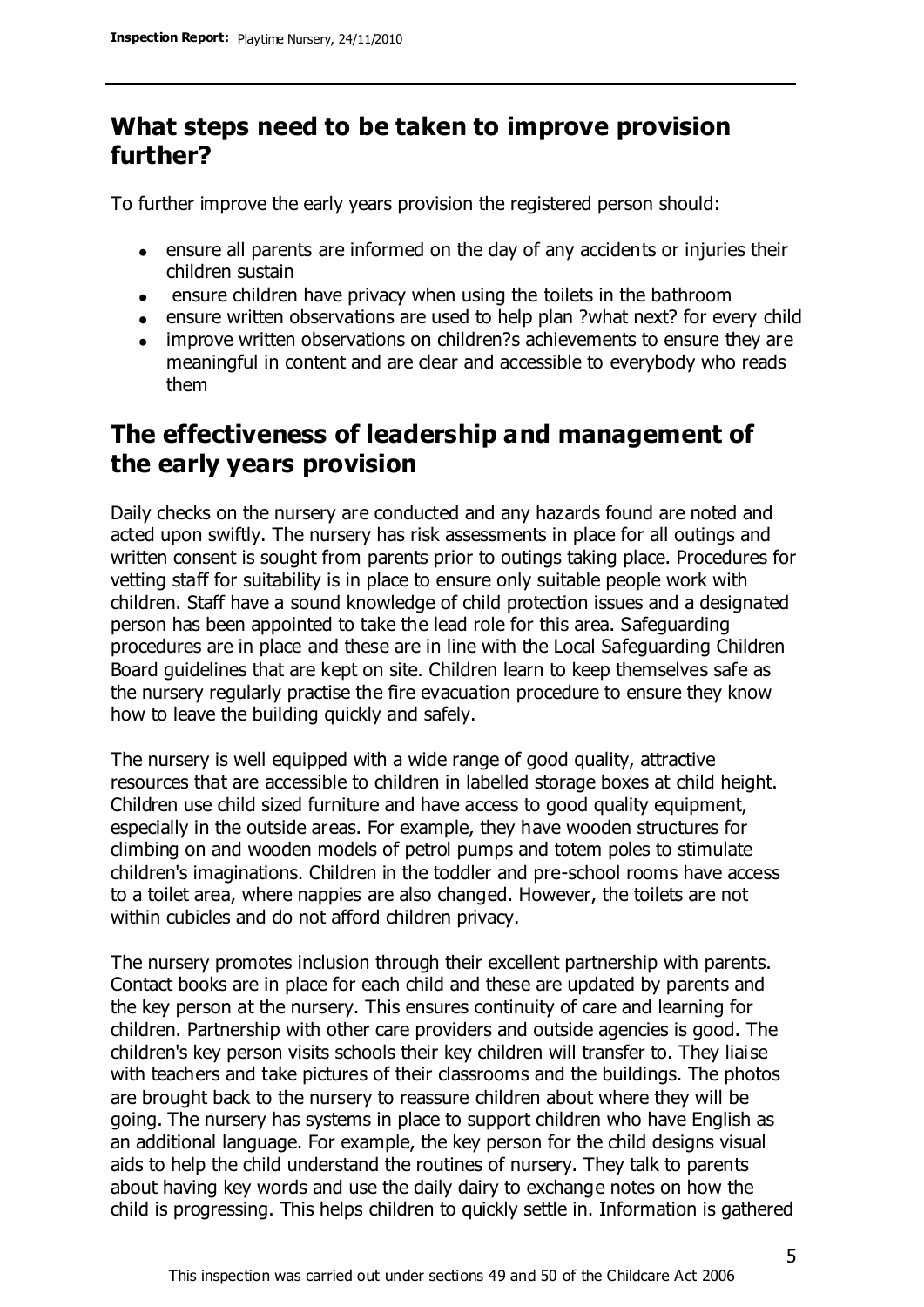from all parents, at the time of placement, to ascertain each child's starting points, and this enables staff to build on children's existing knowledge and abilities.

The owners and the manager strive for improvement by self-evaluating practice. Staff and parents are involved in this process. Parents receive regular questionnaires to gauge their opinions and one of these is requested when children change rooms. From the comments, management identify areas for improvement. Staff are involved in evaluating practice by completing check lists looking at the nursery from the view of a child, a parent or a visitor. Staff take part in quizzes during staff meetings so the manager can be sure they are secure in their knowledge of the policies and procedures or in their understanding of how to safeguard children.

Children are cared for by qualified staff who are encouraged to embrace training opportunities to ensure they are up to date in their knowledge. Parents are aware who their child's key person is and daily verbal communication between parents and staff keep them informed of how their child's day has gone. Twice yearly meetings are arranged with parents to discuss children's progress and days are organised where parents can come to the nursery to join their children in play. For example, the nursery has had a 'Dads are Fab' day where fathers joined there children and helped them to make wooden boxes and dens in the outside area. Photos and comments of this event, kept in a browsing folder, show children are very proud of their fathers and the day was finished off with a BBQ involving all parents. Since the last inspection the nursery has improved outcomes for children. Written and visual prompts on the walls of the bathroom for staff and children to see ensure good hygiene procedures are followed. The safeguarding policy now has a procedure to follow in the event of an allegation being made against staff. Fire drills are conducted and recorded regularly and the nursery has improved the planning of activities for children. However, some written observations still do not link to the planning of activities and are not always meaningful in content.

### **The quality and standards of the early years provision and outcomes for children**

Children play at activity tables, on the floor and have free flow into the garden where kind, caring staff are on hand to support children. Staff praise children's efforts and achievements and as a result children are well behaved and cooperative. Each child is allocated a key person when they first join the nursery and as they progress through rooms the key person changes. Prior to this happening a short report indicating children's starting points is handed over to enable the new key person to build on what children already know and can do. Use of planning, observation and assessment is in place and designed to make sure children's next steps are noted and built into the planning activities for individual children. Although this is working for some children, it is not consistent for all.

Children initiate their own play as they have access to plenty of resources at child height. Adult led activities are incorporated alongside child led activities. For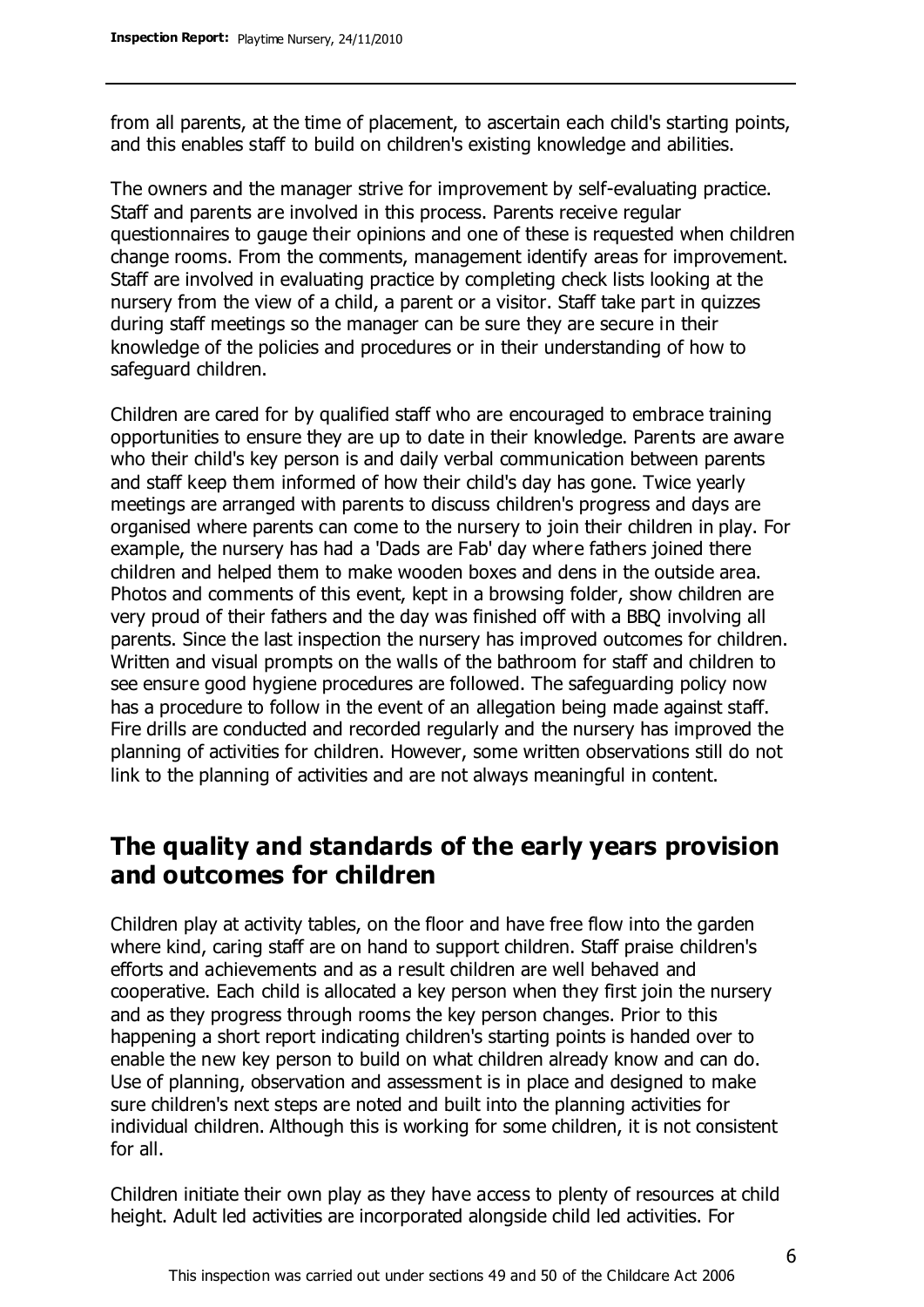example, children sit in a group after washing their hands prior to lunch and choose songs to sing together with staff taking the lead. Other children choose to look at their learning journeys enjoying the photos within and pointing things out to staff as they remember the activity. Pre-school children free flow into the outside area where they have access to water, sand, painting activities, balancing beams and growing areas. The baby room has their own small garden and they play outside several times a day enjoying the equipment provided and the fresh air. The play areas at the front of the nursery are enjoyed by all and are well equipped stimulating places for children to play. Children learn about technology whilst playing at the nursery. They freely access a computer and design pictures using colours and their own imagination. Other programmable toys are in place in all rooms to help children learn about technology as they progress through the nursery. Diverse resources are available as part of children integral play. Books accessed by children reflect all kinds of differences such as gender, culture, race and disability and some books are dual language. Home corner items like cooking implements and role play and small world items like dolls and dressing up clothes, also reflect diversity. Planning shows children celebrate the festivals of others and parents from different cultures are involved in supporting these by contributing information and items from home.

The nursery is well maintained and children are learning good hygiene procedures by being encouraged to wash their hands prior to eating, after using the toilet and after playing in the garden. They are also gaining an early understanding about what contributes to being healthy through daily exercise and eating food that is healthy and nutritious. Children are learning to stay safe in the nursery as staff remind children of the consequences of running indoors. Children help staff tidy away toys before snacks and meals, accompanied by a tidy up song they all join in with.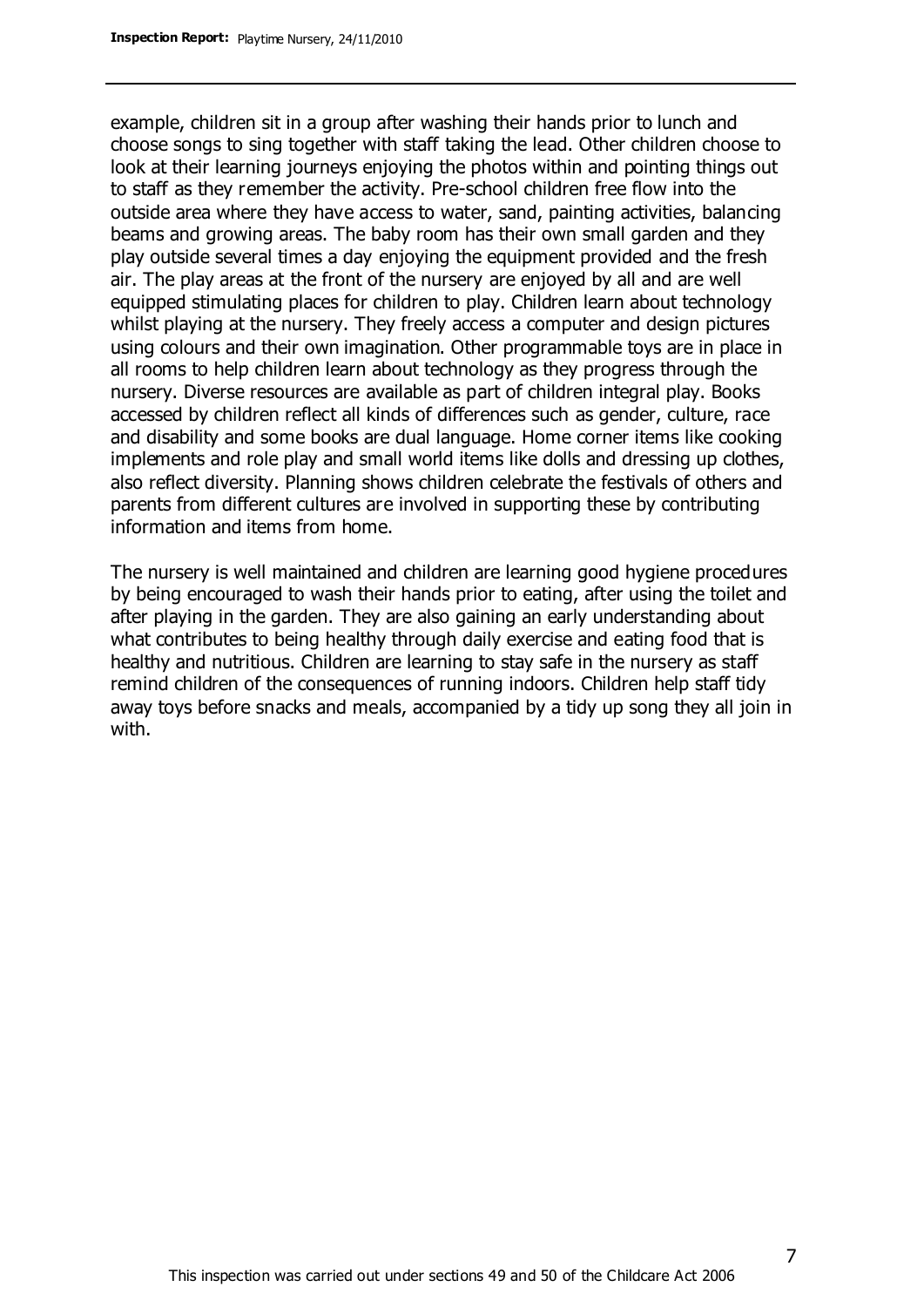### **Annex A: record of inspection judgements**

#### **The key inspection judgements and what they mean**

Grade 1 is Outstanding: this aspect of the provision is of exceptionally high quality Grade 2 is Good: this aspect of the provision is strong Grade 3 is Satisfactory: this aspect of the provision is sound Grade 4 is Inadequate: this aspect of the provision is not good enough

#### **The overall effectiveness of the early years provision**

| How well does the setting meet the needs of the      |  |
|------------------------------------------------------|--|
| children in the Early Years Foundation Stage?        |  |
| The capacity of the provision to maintain continuous |  |
| improvement                                          |  |

#### **The effectiveness of leadership and management of the early years provision**

| The effectiveness of leadership and management of the             |  |
|-------------------------------------------------------------------|--|
| <b>Early Years Foundation Stage</b>                               |  |
| The effectiveness of leadership and management in embedding       |  |
| ambition and driving improvement                                  |  |
| The effectiveness with which the setting deploys resources        |  |
| The effectiveness with which the setting promotes equality and    |  |
| diversity                                                         |  |
| The effectiveness of safeguarding                                 |  |
| The effectiveness of the setting's self-evaluation, including the |  |
| steps taken to promote improvement                                |  |
| The effectiveness of partnerships                                 |  |
| The effectiveness of the setting's engagement with parents and    |  |
| carers                                                            |  |

#### **The quality of the provision in the Early Years Foundation Stage**

The quality of the provision in the Early Years Foundation Stage  $\vert$  2

### **Outcomes for children in the Early Years Foundation Stage**

| <b>Outcomes for children in the Early Years Foundation</b>    |  |
|---------------------------------------------------------------|--|
| <b>Stage</b>                                                  |  |
| The extent to which children achieve and enjoy their learning |  |
| The extent to which children feel safe                        |  |
| The extent to which children adopt healthy lifestyles         |  |
| The extent to which children make a positive contribution     |  |
| The extent to which children develop skills for the future    |  |

Any complaints about the inspection or report should be made following the procedures set out in the guidance available from Ofsted's website: www.ofsted.gov.uk